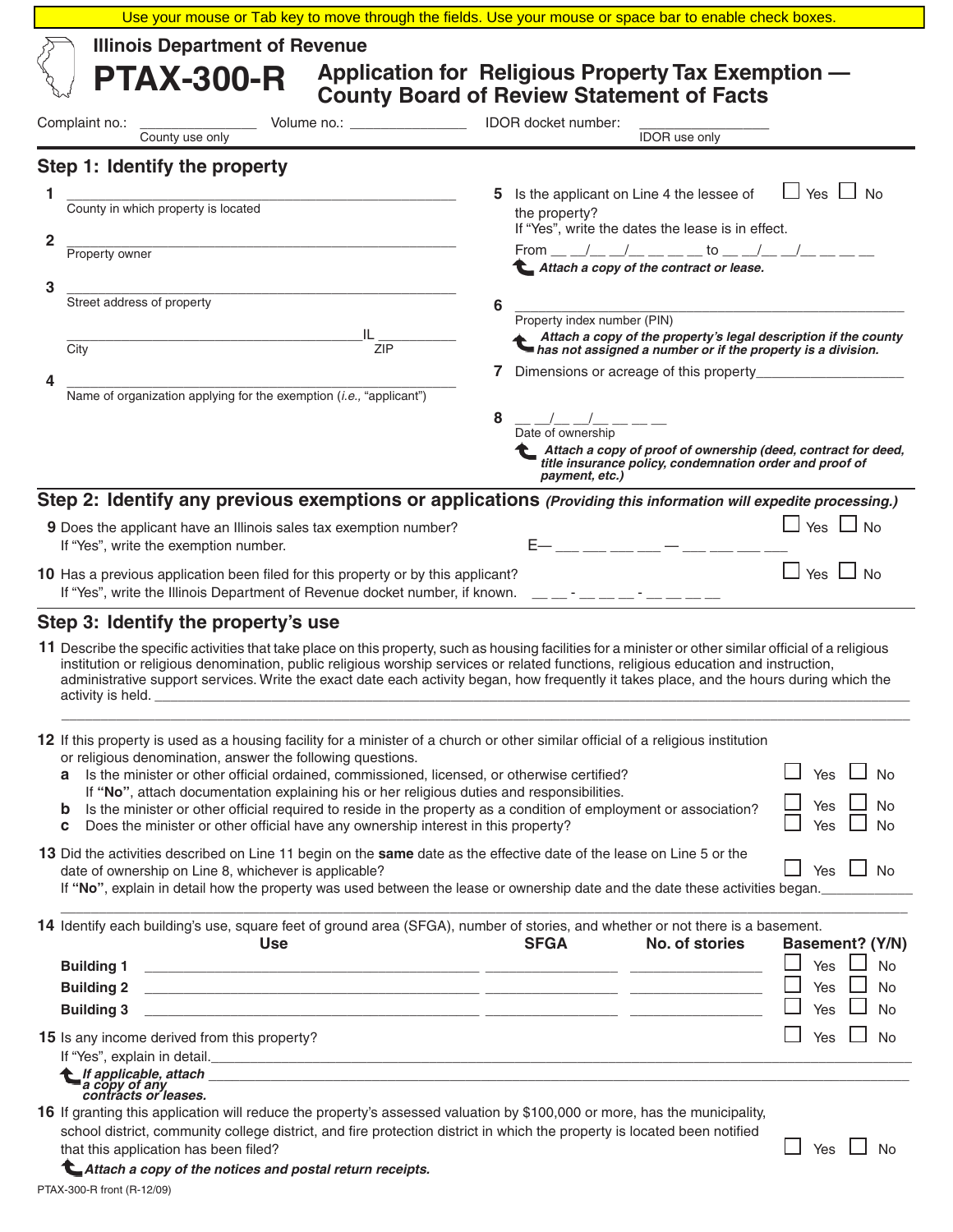## **Step 4: Attach documentation**

The following documents **must** be attached:

- Proof of ownership (copy of the deed, contract for deed, title insurance policy, condemnation order and proof of payment, *etc.*)
- Picture of the property
- Notarized affidavit of use

• Copies of any contracts or leases on the property

The documents listed on Lines 18 through 23 **may** be attached to expedite processing. Mark an "X" next to any documents that are attached.

- recorded copy of Articles of Incorporation, including purpose clause and all amendments
- **2000** Copy of the notices to the municipality, school district, community college district, and fire protection district in which **23** \_\_\_\_\_ Other (list) \_ the property is located and postal return receipts if granting this application will reduce the property's assessed valuation by \$100,000 or more
- **18** Audited financial statements for the most recent year **21** Plot plan of each building's location on the property with each **19** \_\_\_ Copy of the applicant's bylaws and complete certified building and land area labeled with property index numbers recorded copy of Articles of Incorporation, including purpose and specific uses
- clause and all amendments **22** \_\_\_ Copy of any Illinois Department of Revenue Exemption<br>**20** \_\_\_ Copy of the notices to the municipality, school district, **22** \_\_\_ Certificate
	-

# **Step 5: Identify the person to contact regarding this application**

| 24                                                                                                                                                                                                                                                                                                                 | 25                                                                                                                                                                                                                             |  |
|--------------------------------------------------------------------------------------------------------------------------------------------------------------------------------------------------------------------------------------------------------------------------------------------------------------------|--------------------------------------------------------------------------------------------------------------------------------------------------------------------------------------------------------------------------------|--|
| Name of applicant's representative                                                                                                                                                                                                                                                                                 | Owner's name (if the applicant is not the owner)                                                                                                                                                                               |  |
| Mailing address                                                                                                                                                                                                                                                                                                    | Mailing address                                                                                                                                                                                                                |  |
| City<br><b>ZIP</b><br><b>State</b>                                                                                                                                                                                                                                                                                 | City<br><b>ZIP</b><br><b>State</b>                                                                                                                                                                                             |  |
|                                                                                                                                                                                                                                                                                                                    |                                                                                                                                                                                                                                |  |
| Phone number                                                                                                                                                                                                                                                                                                       | Phone number                                                                                                                                                                                                                   |  |
| <b>Step 6: Signature</b>                                                                                                                                                                                                                                                                                           |                                                                                                                                                                                                                                |  |
| Ι,                                                                                                                                                                                                                                                                                                                 | Name Manner Contract of Contract Contract of Contract Contract Contract Contract Contract Contract Contract Contract Contract Contract Contract Contract Contract Contract Contract Contract Contract Contract Contract Contra |  |
| and that all of the information is true and correct to the best of my knowledge and belief.                                                                                                                                                                                                                        |                                                                                                                                                                                                                                |  |
|                                                                                                                                                                                                                                                                                                                    |                                                                                                                                                                                                                                |  |
| Signature                                                                                                                                                                                                                                                                                                          |                                                                                                                                                                                                                                |  |
|                                                                                                                                                                                                                                                                                                                    | County official use only. Do not write in this space                                                                                                                                                                           |  |
|                                                                                                                                                                                                                                                                                                                    |                                                                                                                                                                                                                                |  |
| Step 7: County board of review statement of facts                                                                                                                                                                                                                                                                  |                                                                                                                                                                                                                                |  |
| 1 Current assessment \$                                                                                                                                                                                                                                                                                            | For assessment year 2_____                                                                                                                                                                                                     |  |
| If "Yes", write the Illinois Department of Revenue docket number for the exempt fee interest to the owner,<br>if known. ___ __ — ___ — ___ — ___ — ___ —<br>3 State all of the facts considered by the county board of review in recommending approval or denial of this exemption application.                    |                                                                                                                                                                                                                                |  |
| 4 County board of review recommendation<br>__ Full year exemption<br>____ Partial year exemption from ___ ___ / ___ ___ / ___ ___ ___ to ___ ___ / ___ ___ / ___ ___ ___ ___                                                                                                                                       | example 2 and 2 and 2 and 2 and 2 and 2 and 2 and 2 and 2 and 2 and 2 and 2 and 2 and 2 and 2 and 2 and 2 and 2 and 2 and 2 and 2 and 2 and 2 and 2 and 2 and 2 and 2 and 2 and 2 and 2 and 2 and 2 and 2 and 2 and 2 and 2 an |  |
| Deny exemption                                                                                                                                                                                                                                                                                                     |                                                                                                                                                                                                                                |  |
|                                                                                                                                                                                                                                                                                                                    |                                                                                                                                                                                                                                |  |
| <b>5</b> Date of board's action $\frac{1}{2}$ $\frac{1}{2}$ $\frac{1}{2}$ $\frac{1}{2}$ $\frac{1}{2}$ $\frac{1}{2}$ $\frac{1}{2}$ $\frac{1}{2}$ $\frac{1}{2}$ $\frac{1}{2}$ $\frac{1}{2}$ $\frac{1}{2}$ $\frac{1}{2}$ $\frac{1}{2}$ $\frac{1}{2}$ $\frac{1}{2}$ $\frac{1}{2}$ $\frac{1}{2}$ $\frac{1}{2}$ $\frac{$ |                                                                                                                                                                                                                                |  |
|                                                                                                                                                                                                                                                                                                                    |                                                                                                                                                                                                                                |  |
| Step 8: County board of review certification<br>I certify this to be a correct statement of all facts arising in connection with proceedings on this exemption application.                                                                                                                                        |                                                                                                                                                                                                                                |  |
| Signature of clerk of county board of review                                                                                                                                                                                                                                                                       | Mail to: OFFICE OF LOCAL GOVERNMENT SERVICES MC 3-520                                                                                                                                                                          |  |
|                                                                                                                                                                                                                                                                                                                    | ILLINOIS DEPARTMENT OF REVENUE<br>101 WEST JEFFERSON STREET<br>SPRINGFIELD IL 62702                                                                                                                                            |  |

|  | чп.<br>ш |
|--|----------|
|--|----------|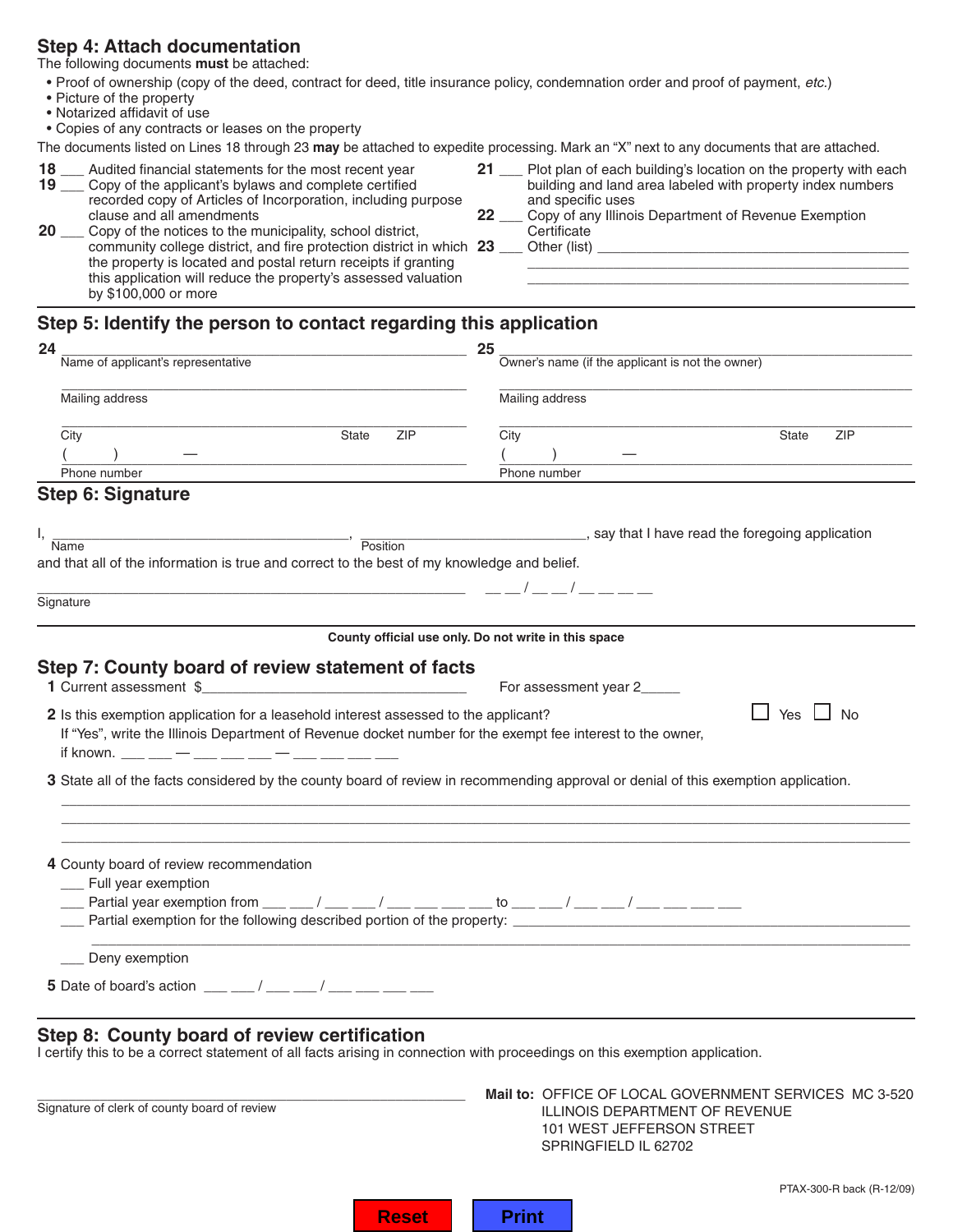# **When must Form PTAX-300-R be completed?**

Complete Form PTAX-300-R to apply for any non-homestead religious exemption **except** for a federal/state agency or a religious exemption.

- For a **federal/state agency exemption**, complete Form PTAX-300-FS to apply for a non-homestead exemption under 35 ILCS 200/15-50 or 15-55.
- For any other **non-homestead exemption**, complete Form PTAX-300 to apply for a non-homestead exemption under 35 ILCS 200/15-40.

## **Which steps must the applicant complete?**

The applicant must complete Steps 1 through 6. The county board of review must complete Steps 7 and 8.

Complete all lines and attach all required documents or the county board of review will **not** accept the incomplete exemption application. If there is not enough space on this form to answer a question fully, attach additional sheets. On the top of each additional sheet, identify the number of each question to which a response is being made.

**Note:** The Cook County Board of Review requires that their complaint form be filed in addition to Form PTAX-300-R.

## **What must be attached to Form PTAX-300-R?**

The following documents **must** be attached to Form PTAX-300-R:

- Proof of ownership (deed, contract for deed, title insurance policy, copy of the condemnation order and proof of payment, *etc.*)
- Picture of the property
- Notarized affidavit of use
- Copies of any contracts or leases on the property

To expedite processing, attach additional documents as specified in Step 4.

### **Must any taxing bodies be notified that an exemption application has been filed?**

If granting this application will reduce the property's assessed valuation by \$100,000 or more, the municipality, school district, community college district, and fire protection district in which the property is located must be notified that this application has been filed.

## **How many forms must be filed if an exemption for multiple parcels is being sought?**

File **one** application in both of the following situations:

- Multiple parcels acquired by the same deed Form PTAX-300-R must identify any variation of use or other qualifying information or characteristic (*e.g.,* leases, photos, affidavits of use) by property index number.
- A single parcel that was acquired by multiple deeds.

File a **separate** application for **each** parcel if multiple parcels were acquired by separate deeds, unless all four of the following conditions are met:

- The parcels are contiguous.
- All deeds were acquired before the year for which the exemption is now being sought.
- Form PTAX-300-R identifies which property index numbers are associated with each deed.
- Form PTAX-300-R identifies any variation of use, other qualifying information, or characteristic (*e.g.,* leases, photos, affidavits of use) by parcel identifying number and deed.

## **Where is Form PTAX-300-R to be filed?**

File the completed Form PTAX-300-R with the county board of review. Contact the county board of review where the property is located to determine the filing deadline and session dates.

The county board of review considers exemption applications for the assessment year for which the board is in session only. It **cannot** consider an exemption for a previous or subsequent assessment year.

### **How is a property's exempt status determined?**

The following text is a brief outline of the procedures used to determine exempt status. For more information, see 35 ILCS 200/15-5 through 15-160, 16-70, 16-130, and the Illinois Administrative Code, Title 86, Chapter 1, Section 110.115, Non-homestead Exemption Proceedings, and Sections 200.101 through 200.225, Practice and Procedure for Hearings Before the Illinois Department of Revenue. Links to these references are available on the department's web site at **tax.illinois.gov**.

#### **Step 1**

Obtain Form PTAX-300-R from the county board of review where the property is located. Complete the form, attach all required documents, and file the form with the county board of review.

#### **Step 2**

The county board of review may hold a hearing to evaluate the application and supporting documents.

#### **Step 3**

The county board of review completes Steps 7 and 8 and recommends whether or not the exemption should be granted before forwarding Form PTAX-300-R and all supporting documents to the department.

#### **Step 4**

The department assigns a docket number, reviews the facts regarding the application, and determines whether or not the exemption should be granted.

**Note:** In some instances, the department will request more information from the applicant, who has 30 days from the date of the department's request to provide that information.

The department mails its decision to

- the applicant,
- any intervenors,
- the county clerk, and
- the clerk of the county board of review.

The department's decision is final unless the applicant (or another party to the matter) requests a formal hearing.

#### **How is a formal hearing requested if the applicant disagrees with the department's decision?**

Formal hearing requests must be made within 60 days after the date of the department's decision. Mail requests for a formal hearing to the address provided on the exemption decision. The request will be forwarded to the Administrative Hearings Division.